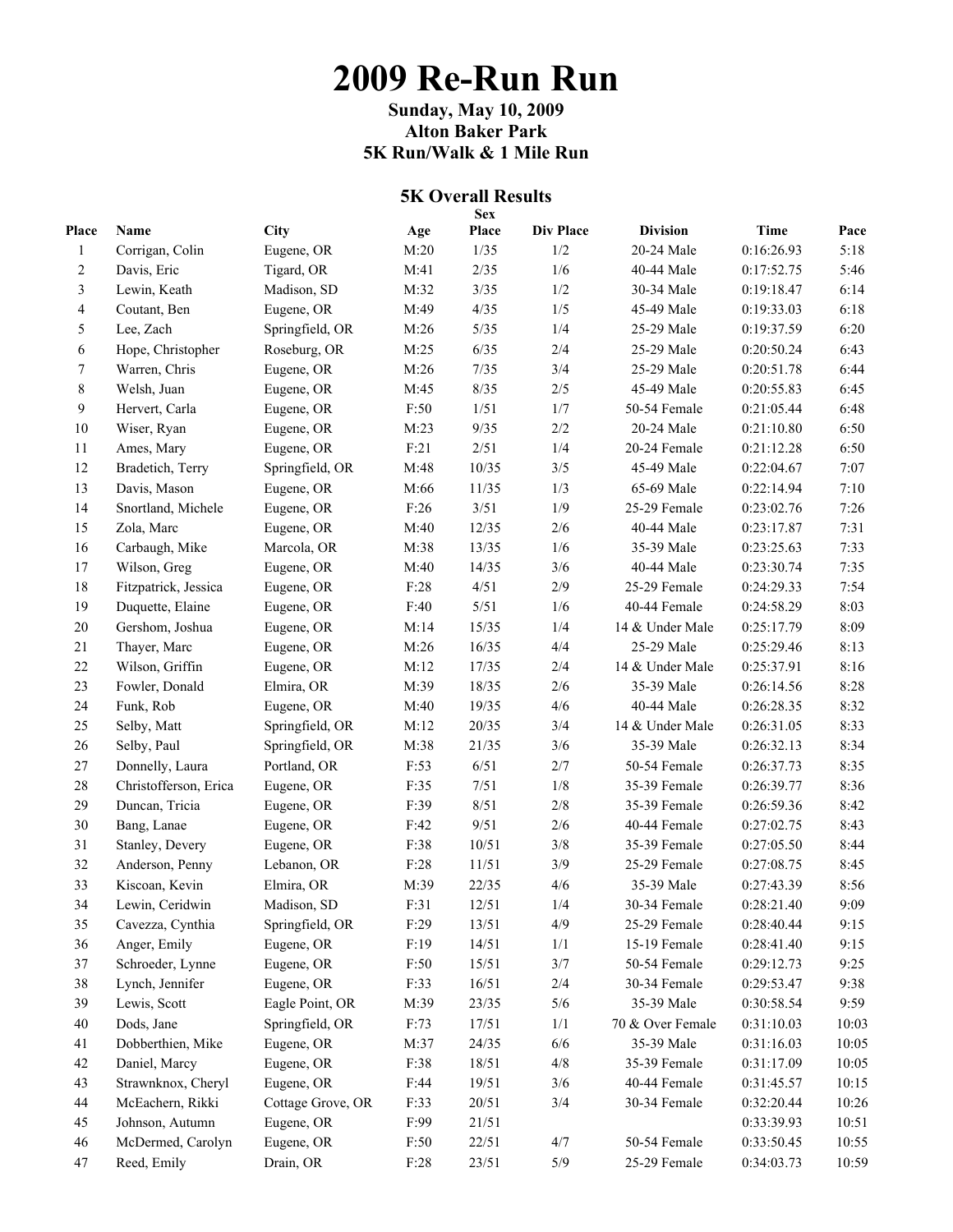| 48     | Clark, Melonee     | Marcola, OR       | F:55   | 24/51 | 1/4     | 55-59 Female      | 0:34:17.48 | 11:04 |
|--------|--------------------|-------------------|--------|-------|---------|-------------------|------------|-------|
| 49     | Elwing, Jackie     | Creswell, OR      | F:57   | 25/51 | 2/4     | 55-59 Female      | 0:34:19.97 | 11:04 |
| 50     | Johnson, Brenda    | Pleasant Hill, OR | F:42   | 26/51 | 4/6     | 40-44 Female      | 0:36:26.51 | 11:45 |
| 51     | Johnson, Chassen   | Pleasant Hill, OR | F:20   | 27/51 | $2/4$   | 20-24 Female      | 0:36:27.49 | 11:45 |
| 52     | Woodall, Jessica   | Harrisburg, OR    | F:9    | 28/51 | 2/1     | 14 & Under Female | 0:37:28.15 | 12:05 |
| 53     | Wilson, Nick       | Eugene, OR        | M:7    | 25/35 | 4/4     | 14 & Under Male   | 0:37:58.48 | 12:15 |
| 54     | Howe, Fred         | Eugene, OR        | M:56   | 26/35 | 1/2     | 55-59 Male        | 0:38:05.94 | 12:17 |
| 55     | Wilson, RaeJean    | Eugene, OR        | F:40   | 29/51 | $5/6$   | 40-44 Female      | 0:38:11.11 | 12:19 |
| 56     | Crumpacker, Vicki  | Springfield, OR   | $F:50$ | 30/51 | 5/7     | 50-54 Female      | 0:38:54.79 | 12:33 |
| 57     | Moniz, Kayla       | Springfield, OR   | $F:20$ | 31/51 | 3/4     | 20-24 Female      | 0:39:00.45 | 12:35 |
| 58     | MacNeil, Barbara   | Sweet Home, OR    | F:48   | 32/51 | 1/2     | 45-49 Female      | 0:39:18.76 | 12:41 |
| 59     | Carbaugh, Jeanette | Marcola, OR       | F:34   | 33/51 | 4/4     | 30-34 Female      | 0:39:46.40 | 12:50 |
| 60     | Savoie, Danielle   | Eugene, OR        | F:35   | 34/51 | $5/8$   | 35-39 Female      | 0:40:12.87 | 12:58 |
| 61     | McEachern, Kelley  | Cottage Grove, OR | M:43   | 27/35 | $5/6$   | 40-44 Male        | 0:40:35.38 | 13:05 |
| 62     | O'Rourke, Rowe     | Eugene, OR        | F:53   | 35/51 | $6/7$   | 50-54 Female      | 0:41:13.64 | 13:18 |
| 63     | Woodall, Sue       | Harrisburg, OR    | F:38   | 36/51 | $6/8$   | 35-39 Female      | 0:42:04.94 | 13:34 |
| 64     | Castle, Mandi      | Eugene, OR        | $F:26$ | 37/51 | 6/9     | 25-29 Female      | 0:42:22.23 | 13:40 |
| 65     | Castle, Mauri      | Eugene, OR        | F:28   | 38/51 | 7/9     | 25-29 Female      | 0:42:23.80 | 13:40 |
| 66     | Bongen, Tricia     | Veneta, OR        | F:36   | 39/51 | $7/8$   | 35-39 Female      | 0:44:06.39 | 14:14 |
| 67     | Walz, Rebecca      | Harrisburg, OR    | F:44   | 40/51 | 6/6     | 40-44 Female      | 0:45:49.08 | 14:47 |
| 68     | Collins, Calvin    | Springfield, OR   | M:47   | 28/35 | 4/5     | 45-49 Male        | 0:45:57.69 | 14:49 |
| 69     | Starr-Collins, Taj | Springfield, OR   | $F:28$ | 41/51 | 8/9     | 25-29 Female      | 0:45:58.79 | 14:50 |
| $70\,$ | Underwood, Barbara | Springfield, OR   | F:61   | 42/51 | 1/2     | 60-64 Female      | 0:47:45.68 | 15:24 |
| 71     | Underwood, Chris   | Springfield, OR   | M:33   | 29/35 | 2/2     | 30-34 Male        | 0:47:47.04 | 15:25 |
| $72\,$ | Lee, Jill          | Junction City, OR | F:29   | 43/51 | 9/9     | 25-29 Female      | 0:47:55.53 | 15:27 |
| 73     | Wiser, Cindy       | Eugene, OR        | F:56   | 44/51 | 3/4     | 55-59 Female      | 0:48:08.63 | 15:32 |
| $74\,$ | Blair, Dave        | Junction City, OR | M:48   | 30/35 | 5/5     | 45-49 Male        | 0:48:18.31 | 15:35 |
| 75     | Elder, Bob         | Springfield, OR   | M:68   | 31/35 | 2/3     | 65-69 Male        | 0:48:34.30 | 15:40 |
| 76     | Ingalls, Susie     | Junction City, OR | F:61   | 45/51 | $2/2\,$ | 60-64 Female      | 0:48:35.47 | 15:40 |
| $77\,$ | Turanski, Pat      | Eugene, OR        | F:65   | 46/51 | $1/1\,$ | 65-69 Female      | 0:49:03.38 | 15:49 |
| $78\,$ | Turanski, Richard  | Eugene, OR        | M:66   | 32/35 | 3/3     | 65-69 Male        | 0:49:04.70 | 15:50 |
| 79     | Blomberg, Bonnie   | Eugene, OR        | F:56   | 47/51 | 4/4     | 55-59 Female      | 0:49:12.89 | 15:52 |
| $80\,$ | Lady, Robert       | Eugene, OR        | M:71   | 33/35 | 1/1     | 70 & Over Male    | 0:49:15.38 | 15:53 |
| 81     | Schauer, Kyle      | Veneta, OR        | M:40   | 34/35 | $6/6$   | 40-44 Male        | 0:49:29.59 | 15:58 |
| 82     | Fay, Noella        | Eugene, OR        | F:35   | 48/51 | $8/8$   | 35-39 Female      | 0:50:05.18 | 16:09 |
| 83     | Marble, Adrienne   | Westfir, OR       | F:23   | 49/51 | 4/4     | 20-24 Female      | 0:50:16.63 | 16:13 |
| 84     | McPherson, Mikal   | Oakridge, OR      | F:45   | 50/51 | $2/2\,$ | 45-49 Female      | 0:50:18.30 | 16:14 |
| 85     | Castle, Joel       | Boise, ID         | $F:52$ | 51/51 | $7/7$   | 50-54 Female      | 0:50:43.59 | 16:22 |
| 86     | Castle, Bruce      | Boise, ID         | M:55   | 35/35 | 2/2     | 55-59 Male        | 0:50:45.06 | 16:22 |

## **5K Walk Only Results**

| Place | Overall | Name               | Age  | <b>Time</b> | Pace    |
|-------|---------|--------------------|------|-------------|---------|
| 1     | 52      | Woodall, Jessica   | F:9  | 37:28.15    | 12:05.2 |
| 2     | 54      | Howe, Fred         | M:56 | 38:05.94    | 12:17.4 |
| 3     | 56      | Crumpacker, Vicki  | F:50 | 38:54.79    | 12:33.2 |
| 4     | 57      | Moniz, Kayla       | F:20 | 39:00.45    | 12:35.0 |
| 5     | 61      | McEachern, Kelley  | M:43 | 40:35.38    | 13:05.6 |
| 6     | 62      | O'Rourke, Rowe     | F:53 | 41:13.64    | 13:17.9 |
| 7     | 63      | Woodall, Sue       | F:38 | 42:04.94    | 13:34.5 |
| 8     | 66      | Bongen, Tricia     | F:36 | 44:06.39    | 14:13.7 |
| 9     | 67      | Walz, Rebecca      | F:44 | 45:49.08    | 14:46.8 |
| 10    | 68      | Collins, Calvin    | M:47 | 45:57.69    | 14:49.6 |
| 11    | 69      | Starr-Collins, Taj | F:28 | 45:58.79    | 14:49.9 |
| 12    | 70      | Underwood, Barbara | F:61 | 47:45.68    | 15:24.4 |
| 13    | 71      | Underwood, Chris   | M:33 | 47:47.04    | 15:24.9 |
| 14    | 72      | Lee, Jill          | F:29 | 47:55.53    | 15:27.6 |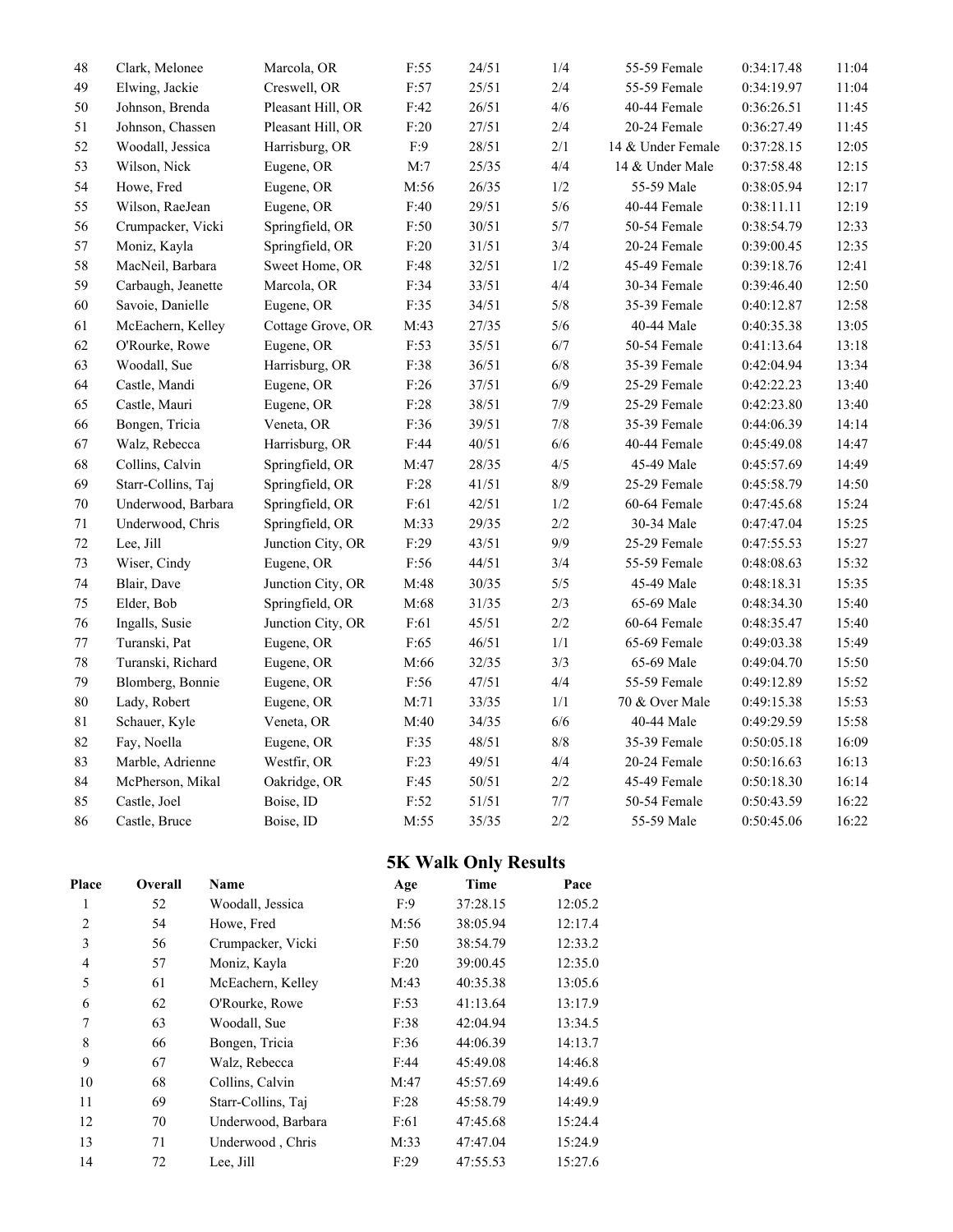| 15 | 73 | Wiser, Cindy      | F:56 | 48:08.63 | 15:31.8 |
|----|----|-------------------|------|----------|---------|
| 16 | 74 | Blair, Dave       | M:48 | 48:18.31 | 15:34.9 |
| 17 | 75 | Elder, Bob        | M:68 | 48:34.30 | 15:40.1 |
| 18 | 76 | Ingalls, Susie    | F:61 | 48:35.47 | 15:40.5 |
| 19 | 77 | Turanski, Pat     | F:65 | 49:03.38 | 15:49.5 |
| 20 | 78 | Turanski, Richard | M:66 | 49:04.70 | 15:49.9 |
| 21 | 79 | Blomberg, Bonnie  | F:56 | 49:12.89 | 15:52.5 |
| 22 | 80 | Lady, Robert      | M:71 | 49:15.38 | 15:53.3 |
| 23 | 81 | Schauer, Kyle     | M:40 | 49:29.59 | 15:57.9 |
| 24 | 82 | Fay, Noella       | F:35 | 50:05.18 | 16:09.4 |
| 25 | 84 | McPherson, Mikal  | F:45 | 50:18.30 | 16:13.6 |
| 26 | 85 | Castle, Joel      | F:52 | 50:43.59 | 16:21.8 |
| 27 | 86 | Castle, Bruce     | M:55 | 50:45.06 | 16:22.3 |

#### **5K Age Group Results**

| <b>Division</b>   | Place                    | Name                 | City              | Age    | <b>Time</b> | Overall          |
|-------------------|--------------------------|----------------------|-------------------|--------|-------------|------------------|
| 14 & Under Male   |                          |                      |                   |        |             |                  |
|                   | $\mathbf{1}$             | Gershom, Joshua      | Eugene, OR        | 14     | 25:17.79    | 20               |
|                   | $\overline{c}$           | Wilson, Griffin      | Eugene, OR        | 12     | 25:37.91    | 22               |
|                   | 3                        | Selby, Matt          | Springfield, OR   | 12     | 26:31.05    | 25               |
|                   | 4                        | Wilson, Nick         | Eugene, OR        | 7      | 37:58.48    | 53               |
| 14 & Under Female |                          |                      |                   |        |             |                  |
|                   | $\mathbf{1}$             | Woodall, Jessica     | Harrisburg, OR    | 9      | 37:28.15    | 52               |
| 15-19 Female      |                          |                      |                   |        |             |                  |
|                   | $\mathbf{1}$             | Anger, Emily         | Eugene, OR        | 19     | 28:41.40    | 36               |
| 20-24 Male        |                          |                      |                   |        |             |                  |
|                   | 1                        | Corrigan, Colin      | Eugene, OR        | 20     | 16:26.93    | $\mathbf{1}$     |
|                   | $\overline{2}$           | Wiser, Ryan          | Eugene, OR        | 23     | 21:10.80    | 10               |
| $20 - 24$ Female  |                          |                      |                   |        |             |                  |
|                   | $\mathbf{1}$             | Ames, Mary           | Eugene, OR        | 21     | 21:12.28    | 11               |
|                   | $\overline{c}$           | Johnson, Chassen     | Pleasant Hill, OR | 20     | 36:27.49    | 51               |
|                   | $\mathfrak{Z}$           | Moniz, Kayla         | Springfield, OR   | $20\,$ | 39:00.45    | 57               |
|                   | $\overline{4}$           | Marble, Adrienne     | Westfir, OR       | 23     | 50:16.63    | 83               |
| 25-29 Male        |                          |                      |                   |        |             |                  |
|                   | $\mathbf{1}$             | Lee, Zach            | Springfield, OR   | 26     | 19:37.59    | 5                |
|                   | $\overline{2}$           | Hope, Christopher    | Roseburg, OR      | 25     | 20:50.24    | 6                |
|                   | 3                        | Warren, Chris        | Eugene, OR        | 26     | 20:51.78    | $\boldsymbol{7}$ |
|                   | 4                        | Thayer, Marc         | Eugene, OR        | 26     | 25:29.46    | 21               |
| 25-29 Female      |                          |                      |                   |        |             |                  |
|                   | 1                        | Snortland, Michele   | Eugene, OR        | 26     | 23:02.76    | 14               |
|                   | 2                        | Fitzpatrick, Jessica | Eugene, OR        | 28     | 24:29.33    | 18               |
|                   | 3                        | Anderson, Penny      | Lebanon, OR       | 28     | 27:08.75    | 32               |
|                   | $\overline{\mathcal{A}}$ | Cavezza, Cynthia     | Springfield, OR   | 29     | 28:40.44    | 35               |
|                   | 5                        | Reed, Emily          | Drain, OR         | $28\,$ | 34:03.73    | 47               |
|                   | 6                        | Castle, Mandi        | Eugene, OR        | 26     | 42:22.23    | 64               |
|                   | 7                        | Castle, Mauri        | Eugene, OR        | 28     | 42:23.80    | 65               |
|                   | 8                        | Starr-Collins, Taj   | Springfield, OR   | 28     | 45:58.79    | 69               |
|                   | 9                        | Lee, Jill            | Junction City, OR | 29     | 47:55.53    | 72               |
| 30-34 Male        |                          |                      |                   |        |             |                  |
|                   | 1                        | Lewin, Keath         | Madison, SD       | 32     | 19:18.47    | 3                |
|                   | $\overline{c}$           | Underwood, Chris     | Springfield, OR   | 33     | 47:47.04    | 71               |
| 30-34 Female      |                          |                      |                   |        |             |                  |
|                   | $\mathbf{1}$             | Lewin, Ceridwin      | Madison, SD       | 31     | 28:21.40    | 34               |
|                   | $\overline{2}$           | Lynch, Jennifer      | Eugene, OR        | 33     | 29:53.47    | 38               |
|                   | 3                        | McEachern, Rikki     | Cottage Grove, OR | 33     | 32:20.44    | 44               |
|                   | $\overline{4}$           | Carbaugh, Jeanette   | Marcola, OR       | 34     | 39:46.40    | 59               |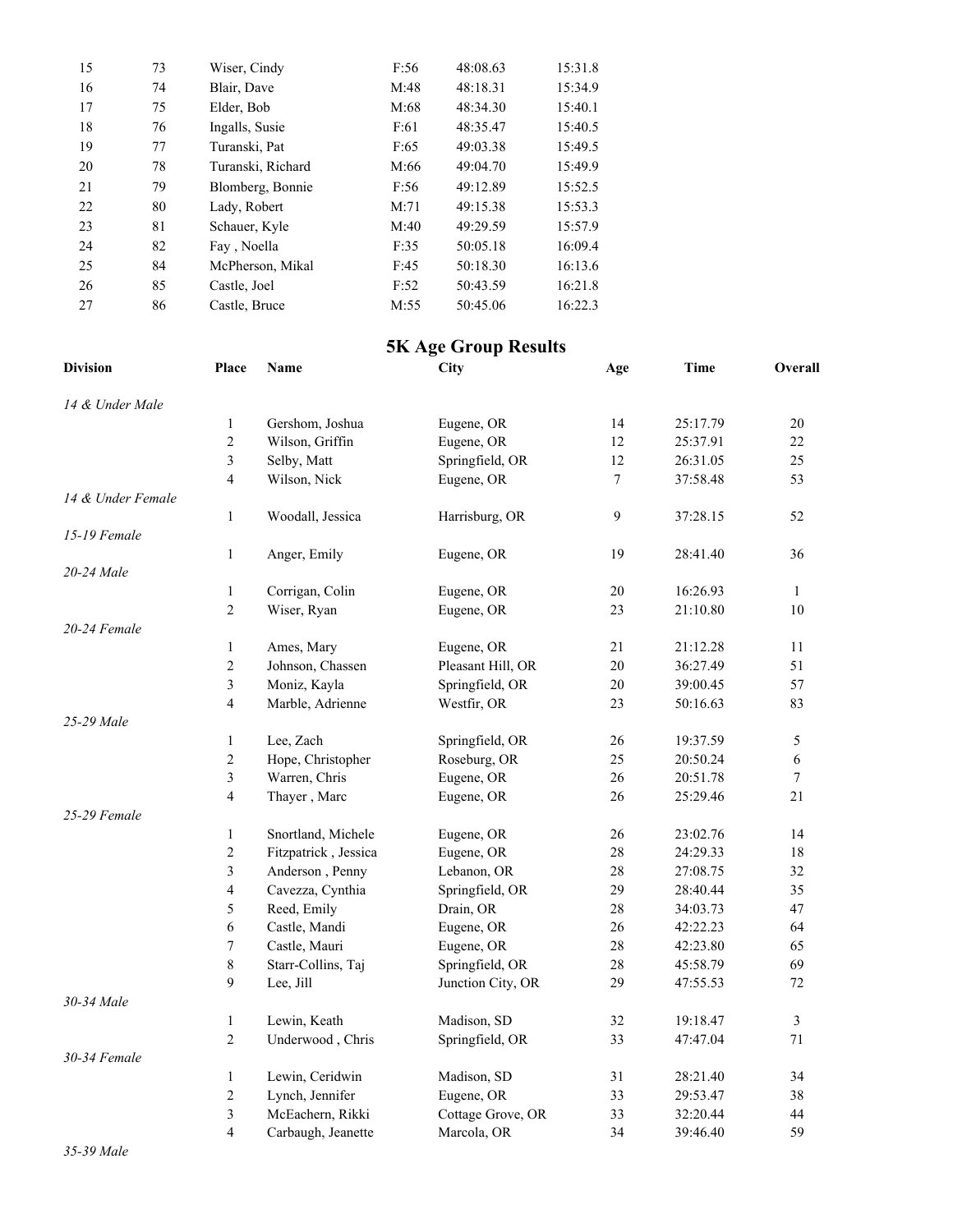|              | $\mathbf{1}$             | Carbaugh, Mike        | Marcola, OR       | 38 | 23:25.63 | 16             |
|--------------|--------------------------|-----------------------|-------------------|----|----------|----------------|
|              | $\overline{c}$           | Fowler, Donald        | ELMIRA, OR        | 39 | 26:14.56 | 23             |
|              | 3                        | Selby, Paul           | Springfield, OR   | 38 | 26:32.13 | 26             |
|              | $\overline{\mathcal{L}}$ | Kiscoan, Kevin        | ELMIRA, OR        | 39 | 27:43.39 | 33             |
|              | 5                        | Lewis, Scott          | Eagle Point, OR   | 39 | 30:58.54 | 39             |
|              | 6                        | Dobberthien, Mike     | Eugene, OR        | 37 | 31:16.03 | 41             |
| 35-39 Female |                          |                       |                   |    |          |                |
|              | $\mathbf{1}$             | Christofferson, Erica | Eugene, OR        | 35 | 26:39.77 | 28             |
|              | $\overline{c}$           | Duncan, Tricia        | Eugene, OR        | 39 | 26:59.36 | 29             |
|              | 3                        |                       | Eugene, OR        | 38 | 27:05.50 | 31             |
|              |                          | Stanley, Devery       |                   |    |          |                |
|              | $\overline{\mathcal{L}}$ | Daniel, Marcy         | Eugene, OR        | 38 | 31:17.09 | 42             |
|              | 5                        | Savoie, Danielle      | Eugene, OR        | 35 | 40:12.87 | 60             |
|              | 6                        | Woodall, Sue          | Harrisburg, OR    | 38 | 42:04.94 | 63             |
|              | 7                        | Bongen, Tricia        | Veneta, OR        | 36 | 44:06.39 | 66             |
|              | 8                        | Fay, Noella           | Eugene, OR        | 35 | 50:05.18 | 82             |
| 40-44 Male   |                          |                       |                   |    |          |                |
|              | $\mathbf{1}$             | Davis, Eric           | Tigard, OR        | 41 | 17:52.75 | $\overline{2}$ |
|              | $\overline{c}$           | Zola, Marc            | Eugene, OR        | 40 | 23:17.87 | 15             |
|              | 3                        | Wilson, Greg          | Eugene, OR        | 40 | 23:30.74 | 17             |
|              | $\overline{\mathcal{L}}$ | Funk, Rob             | Eugene, OR        | 40 | 26:28.35 | 24             |
|              | 5                        | McEachern, Kelley     | Cottage Grove, OR | 43 | 40:35.38 | 61             |
|              | 6                        | Schauer, Kyle         | Veneta, OR        | 40 | 49:29.59 | 81             |
| 40-44 Female |                          |                       |                   |    |          |                |
|              | $\mathbf{1}$             | Duquette, Elaine      | Eugene, OR        | 40 | 24:58.29 | 19             |
|              | $\overline{c}$           | Bang, Lanae           | Eugene, OR        | 42 | 27:02.75 | 30             |
|              | 3                        | Strawnknox, Cheryl    | Eugene, OR        | 44 | 31:45.57 | 43             |
|              | $\overline{\mathcal{L}}$ | Johnson, Brenda       | Pleasant Hill, OR | 42 | 36:26.51 | 50             |
|              |                          |                       |                   |    |          | 55             |
|              | 5                        | Wilson, RaeJean       | Eugene, OR        | 40 | 38:11.11 |                |
|              | 6                        | Walz, Rebecca         | Harrisburg, OR    | 44 | 45:49.08 | 67             |
| 45-49 Male   |                          |                       |                   |    |          |                |
|              | $\mathbf{1}$             | Coutant, Ben          | Eugene, OR        | 49 | 19:33.03 | $\overline{4}$ |
|              | $\overline{c}$           | Welsh, Juan           | Eugene, OR        | 45 | 20:55.83 | $8\,$          |
|              | 3                        | Bradetich, Terry      | Springfield, OR   | 48 | 22:04.67 | 12             |
|              | 4                        | Collins, Calvin       | Springfield, OR   | 47 | 45:57.69 | 68             |
|              | 5                        | Blair, Dave           | Junction City, OR | 48 | 48:18.31 | 74             |
| 45-49 Female |                          |                       |                   |    |          |                |
|              | $\mathbf{1}$             | MacNeil, Barbara      | Sweet Home, OR    | 48 | 39:18.76 | 58             |
|              | $\overline{c}$           | McPherson, Mikal      | Oakridge, OR      | 45 | 50:18.30 | 84             |
| 50-54 Female |                          |                       |                   |    |          |                |
|              | $\mathbf{1}$             | Hervert, Carla        | Eugene, OR        | 50 | 21:05.44 | $\overline{9}$ |
|              | $\overline{c}$           | Donnelly, Laura       | Portland, OR      | 53 | 26:37.73 | $27\,$         |
|              | 3                        | Schroeder, Lynne      | Eugene, OR        | 50 | 29:12.73 | 37             |
|              | $\overline{\mathcal{L}}$ | McDermed, Carolyn     | Eugene, OR        | 50 | 33:50.45 | 46             |
|              | 5                        | Crumpacker, Vicki     | Springfield, OR   | 50 | 38:54.79 | 56             |
|              | 6                        | O'Rourke, Rowe        | Eugene, OR        | 53 | 41:13.64 | 62             |
|              |                          |                       |                   |    |          | 85             |
|              | 7                        | Castle, Joel          | Boise, ID         | 52 | 50:43.59 |                |
| 55-59 Male   |                          |                       |                   |    |          |                |
|              | $\mathbf{1}$             | Howe, Fred            | Eugene, OR        | 56 | 38:05.94 | 54             |
|              | $\overline{c}$           | Castle, Bruce         | Boise, ID         | 55 | 50:45.06 | 86             |
| 55-59 Female |                          |                       |                   |    |          |                |
|              | $\mathbf{1}$             | Clark, Melonee        | Marcola, OR       | 55 | 34:17.48 | 48             |
|              | $\overline{c}$           | Elwing, Jackie        | Creswell, OR      | 57 | 34:19.97 | 49             |
|              | 3                        | Wiser, Cindy          | Eugene, OR        | 56 | 48:08.63 | 73             |
|              | 4                        | Blomberg, Bonnie      | Eugene, OR        | 56 | 49:12.89 | 79             |
| 60-64 Female |                          |                       |                   |    |          |                |
|              | $\mathbf{1}$             | Underwood, Barbara    | Springfield, OR   | 61 | 47:45.68 | 70             |
|              | $\overline{c}$           | Ingalls, Susie        | Junction City, OR | 61 | 48:35.47 | 76             |
| 65-69 Female |                          |                       |                   |    |          |                |
|              | $\mathbf{1}$             | Turanski, Pat         | Eugene, OR        | 65 | 49:03.38 | 77             |
| 65-69 Male   |                          |                       |                   |    |          |                |
|              |                          |                       |                   |    |          |                |